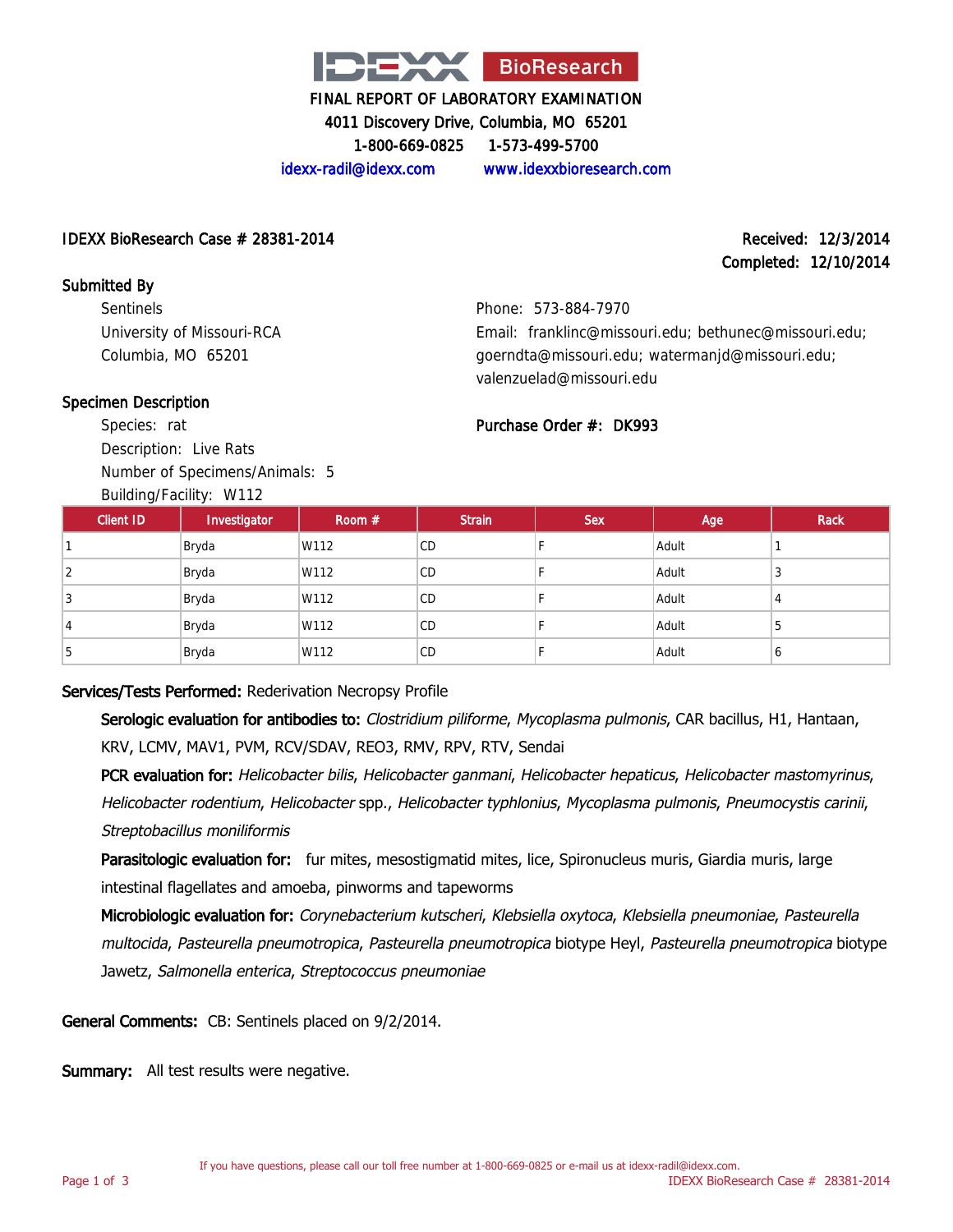### **NECROPSY**

No gross lesions were detected in any of the body systems and organs examined.

#### SEROLOGY SUMMARY

|                              | 1                        | $\overline{2}$               | $\overline{3}$               | $\overline{\mathbf{4}}$ | $\overline{5}$           |
|------------------------------|--------------------------|------------------------------|------------------------------|-------------------------|--------------------------|
| <b>CAR bacillus</b>          | $\blacksquare$           | $\blacksquare$               | -                            | $\overline{a}$          | $\overline{\phantom{a}}$ |
| <b>Hantaan</b>               |                          |                              |                              |                         |                          |
| <b>LCMV</b>                  |                          |                              |                              |                         |                          |
| Mycoplasma pulmonis          |                          |                              |                              |                         |                          |
| MAV1                         | $\blacksquare$           | -                            |                              |                         |                          |
| <b>RPV</b>                   | $\blacksquare$           | ٠                            | ä,                           | $\blacksquare$          |                          |
| <b>RMV</b>                   |                          |                              |                              |                         |                          |
| <b>KRV</b>                   |                          | $\qquad \qquad \blacksquare$ | $\qquad \qquad \blacksquare$ | $\blacksquare$          |                          |
| H1                           | $\overline{\phantom{a}}$ | ٠                            | $\blacksquare$               | ٠                       |                          |
| <b>PVM</b>                   | $\blacksquare$           | $\qquad \qquad \blacksquare$ | -                            | $\qquad \qquad$         |                          |
| <b>RCV/SDAV</b>              |                          |                              |                              |                         |                          |
| <b>REO3</b>                  |                          |                              |                              |                         |                          |
| <b>RTV</b>                   |                          |                              |                              |                         |                          |
| <b>Sendai</b>                | $\blacksquare$           | $\blacksquare$               | $\overline{\phantom{0}}$     | $\blacksquare$          |                          |
| <b>Clostridium piliforme</b> |                          | ٠                            | ä,                           | $\blacksquare$          |                          |
| Rat IgG                      | $\mathsf{N}$             | N                            | N                            | N                       | N                        |

Legend:  $+$  = positive - = negative blank = test not performed EQ = equivocal HE = hemolysis precluded testing I = insufficient W = weak positive WB = Western Blot confirmatory analysis pending NS = non-specific reactivity N = normal IgG L = less than normal IgG

### PCR EVALUATION

| oral swab                    | ٠ | $\overline{2}$           | 3              | 4 | 5 |
|------------------------------|---|--------------------------|----------------|---|---|
| Mycoplasma pulmonis          |   |                          |                |   |   |
| Streptobacillus moniliformis |   | $\overline{\phantom{0}}$ |                |   |   |
|                              |   |                          |                |   |   |
| feces                        | 1 | $\overline{2}$           | $\overline{3}$ | 4 | 5 |
| Helicobacter spp.            |   |                          |                |   |   |
| Helicobacter bilis           |   |                          |                |   |   |
| Helicobacter ganmani         |   |                          |                |   |   |
| Helicobacter hepaticus       |   |                          |                |   |   |
| Helicobacter mastomyrinus    |   |                          |                |   |   |
| Helicobacter rodentium       |   |                          |                |   |   |
| Helicobacter typhlonius      |   |                          |                |   |   |

| Pneumocystis carinii |  |  |  |
|----------------------|--|--|--|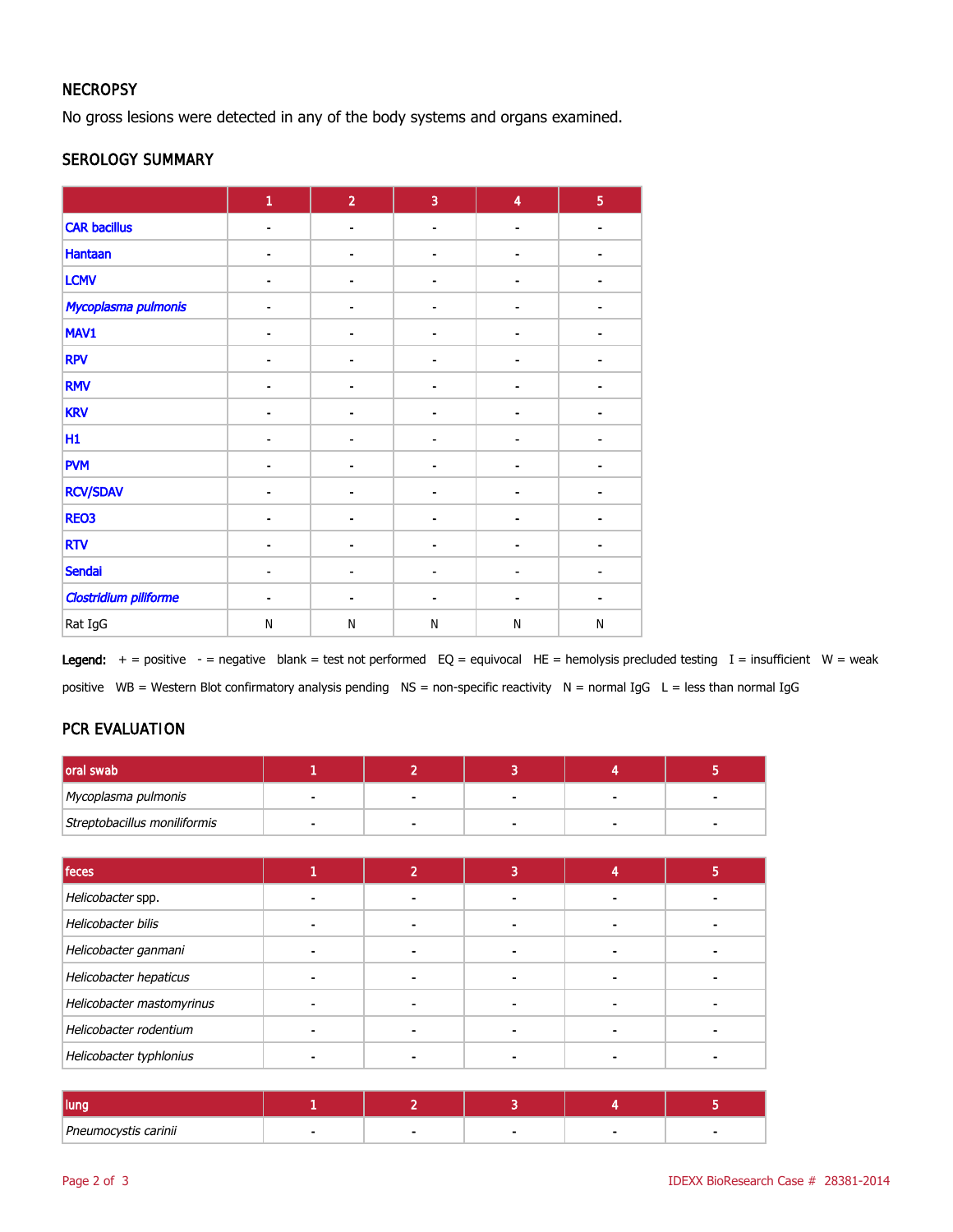Legend:  $+$  = positive  $-$  = negative id:id = pooled sample range  $id+id+id$  = non-range pooled sample NT or blank = no test performed wps = weak positive

Comments: All samples are first tested by the Helicobacter spp. PCR assay which is a generic Helicobacter PCR assay that detects all bacteria in the Helicobacter genus. Samples testing negative on this assay are reported negative for Helicobacter spp. and all species-specific helicobacters. Samples testing positive on the Helicobacter spp. assay are retested with the Helicobacter spp. assay and tested with the species-specific helicobacter PCR assays.

#### PARASITOLOGY

| nor- |  |  |  |
|------|--|--|--|

#### MICROBIOLOGY

| <b>cecum</b>          |                |                |  |
|-----------------------|----------------|----------------|--|
| Klebsiella oxytoca    |                |                |  |
| Klebsiella pneumoniae | $\blacksquare$ | $\blacksquare$ |  |
| Salmonella enterica   |                |                |  |

| nasopharynx                                 | $\overline{2}$ | 3 |  |
|---------------------------------------------|----------------|---|--|
| Corynebacterium kutscheri                   |                |   |  |
| Pasteurella multocida                       |                |   |  |
| Pasteurella pneumotropica                   |                |   |  |
| Pasteurella pneumotropica<br>biotype Heyl   |                |   |  |
| Pasteurella pneumotropica<br>biotype Jawetz |                |   |  |
| Streptococcus pneumoniae                    |                |   |  |

Legend:  $+$  = agent recovered - = agent not recovered blank = test not performed  $n = no$  growth  $p =$  Proteus overgrowth, which may interfere with the identification of other bacteria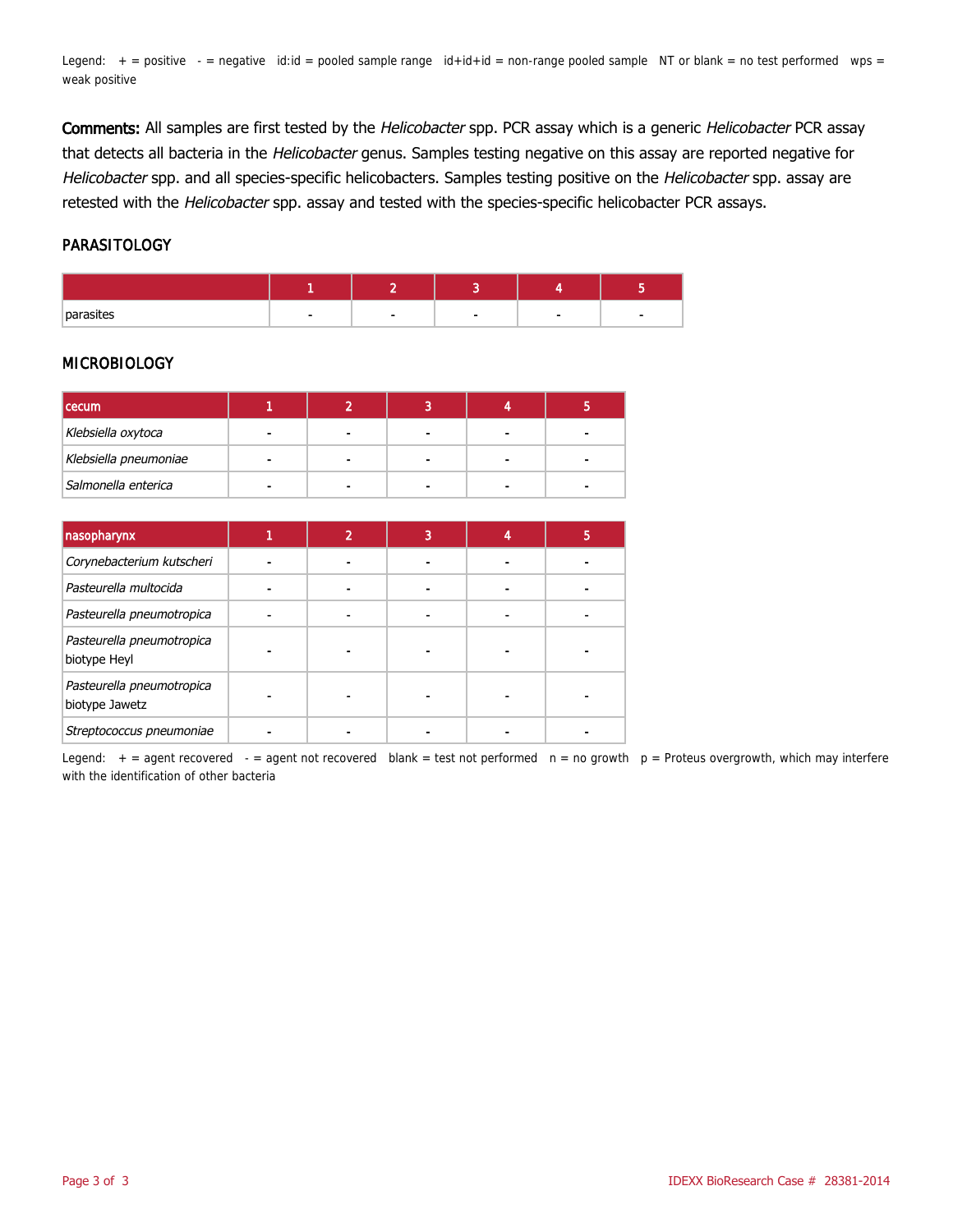

4011 Discovery Drive, Columbia, MO 65201

1-800-669-0825 1-573-499-5700

idexx-radil@idexx.com www.idexxbioresearch.com

IDEXX BioResearch Case # 28381-2014 Received: 12/3/2014

Completed: 12/10/2014

### SEROLOGY DETAILS

|                                | <b>Baseline</b> | 1                            | $\overline{2}$           | 3                            | $\overline{4}$           | $\overline{5}$               |
|--------------------------------|-----------------|------------------------------|--------------------------|------------------------------|--------------------------|------------------------------|
| <b>CAR bacillus</b>            |                 |                              |                          |                              |                          |                              |
| CAR bacillus purified bacteria | MFI > 3.750     | $\blacksquare$               | $\blacksquare$           | $\overline{\phantom{a}}$     | $\blacksquare$           | ۰                            |
| <b>Hantaan</b>                 |                 |                              |                          |                              |                          |                              |
| Hantaan purified virus         | MFI > 1.250     | $\qquad \qquad \blacksquare$ | $\blacksquare$           | $\qquad \qquad \blacksquare$ | $\blacksquare$           |                              |
| <b>LCMV</b>                    |                 |                              |                          |                              |                          |                              |
| LCMV recombinant               | MFI > 1.000     | $\blacksquare$               | $\overline{\phantom{a}}$ | $\blacksquare$               | $\blacksquare$           | $\qquad \qquad \blacksquare$ |
| Mycoplasma pulmonis            |                 |                              |                          |                              |                          |                              |
| M. pulmonis purified bacteria  | MFI > 2.750     | $\blacksquare$               | $\blacksquare$           | $\blacksquare$               | $\blacksquare$           | $\frac{1}{2}$                |
| MAV1                           |                 |                              |                          |                              |                          |                              |
| MAV1 purified virus            | MFI > 3.750     | $\blacksquare$               | $\overline{\phantom{a}}$ | $\blacksquare$               | $\blacksquare$           | $\frac{1}{2}$                |
| <b>RPV</b>                     |                 |                              |                          |                              |                          |                              |
| RPV purified virus             | MFI > 1.100     | $\qquad \qquad \blacksquare$ | $\blacksquare$           | $\blacksquare$               | $\blacksquare$           | $\frac{1}{2}$                |
| $NS1^1$                        | MFI > 3.820     |                              | $\overline{a}$           |                              | $\overline{a}$           | $\blacksquare$               |
| <b>RMV</b>                     |                 |                              |                          |                              |                          |                              |
| RMV VP2 recombinant            | MFI > 1.000     | $\blacksquare$               | $\overline{\phantom{a}}$ | $\blacksquare$               | $\overline{\phantom{a}}$ | $\frac{1}{2}$                |
| NS1 <sup>1</sup>               | MFI > 3.820     |                              |                          |                              | ÷.                       | ÷.                           |
| <b>KRV</b>                     |                 |                              |                          |                              |                          |                              |
| KRV purified virus             | MFI > 2.250     | $\blacksquare$               | $\blacksquare$           | $\qquad \qquad \blacksquare$ | $\overline{\phantom{a}}$ | -                            |
| $NS1^1$                        | MFI > 3.820     |                              | $\overline{\phantom{a}}$ |                              | $\overline{a}$           | $\overline{\phantom{0}}$     |
| H1                             |                 |                              |                          |                              |                          |                              |
| H1 purified virus              | MFI > 1.200     | $\blacksquare$               | $\blacksquare$           | $\blacksquare$               | Ĭ.                       | $\blacksquare$               |
| NS1 <sup>1</sup>               | MFI > 3.820     | $\overline{\phantom{a}}$     | $\overline{\phantom{a}}$ | $\qquad \qquad \blacksquare$ | $\overline{a}$           | $\overline{\phantom{a}}$     |
| <b>PVM</b>                     |                 |                              |                          |                              |                          |                              |
| PVM purified virus             | MFI > 2.500     | $\blacksquare$               | $\blacksquare$           | $\overline{a}$               | $\overline{a}$           | ÷,                           |
| <b>RCV/SDAV</b>                |                 |                              |                          |                              |                          |                              |
| RCV/SDAV purified virus        | MFI > 3.750     | $\blacksquare$               | $\blacksquare$           | $\blacksquare$               | $\blacksquare$           | $\qquad \qquad \blacksquare$ |
| RCV/SDAV NC recombinant        | MFI > 4.950     | ä,                           | $\blacksquare$           | $\blacksquare$               | $\blacksquare$           | $\blacksquare$               |
| REO3                           |                 |                              |                          |                              |                          |                              |
| REO3 purified virus            | MFI > 4.900     | ä,                           | $\overline{\phantom{a}}$ |                              | ÷.                       | $\blacksquare$               |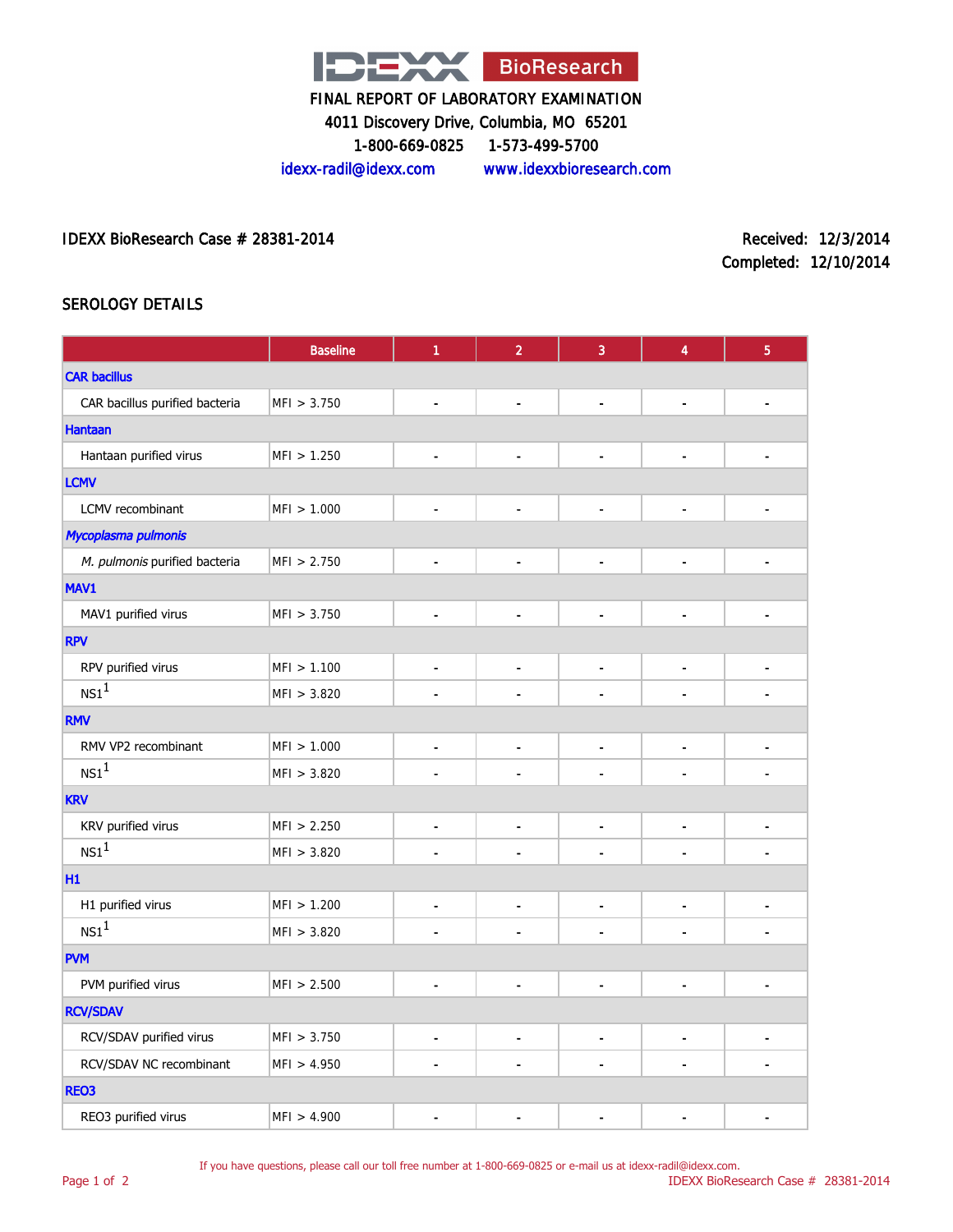|                                            | <b>Baseline</b> |                | 2              | 3              | 4                        | 5 |  |  |
|--------------------------------------------|-----------------|----------------|----------------|----------------|--------------------------|---|--|--|
| <b>RTV</b>                                 |                 |                |                |                |                          |   |  |  |
| RTV purified virus                         | MFI > 1.100     | $\blacksquare$ | $\blacksquare$ |                | $\blacksquare$           |   |  |  |
| TMEV purified virus                        | MFI > 1.500     |                |                |                | $\blacksquare$           |   |  |  |
| Sendai                                     |                 |                |                |                |                          |   |  |  |
| Sendai purified virus                      | MFI > 3.000     | $\blacksquare$ | $\blacksquare$ | $\blacksquare$ | $\blacksquare$           |   |  |  |
| <b>Clostridium piliforme</b>               |                 |                |                |                |                          |   |  |  |
| Clostridium piliforme purified<br>bacteria | MFI > 4.950     | -              |                | -              | $\overline{\phantom{a}}$ |   |  |  |

 $\mathsf{NS1^1}\text{:}$  NS1 protein is highly conserved among rodent parvoviruses and thus serves as a generic assay for parvovirus seroconversion.

Legend:  $+$  = positive  $-$  = negative blank = test not performed EQ = equivocal HE = hemolysis precluded testing I = insufficient W = weak positive WB = Western Blot confirmatory analysis pending NS = non-specific reactivity N = normal IgG L = less than normal IgG Positive MFI results are reported as "+" followed by a number from 1 to 33 in thousands rounded off to the nearest thousand.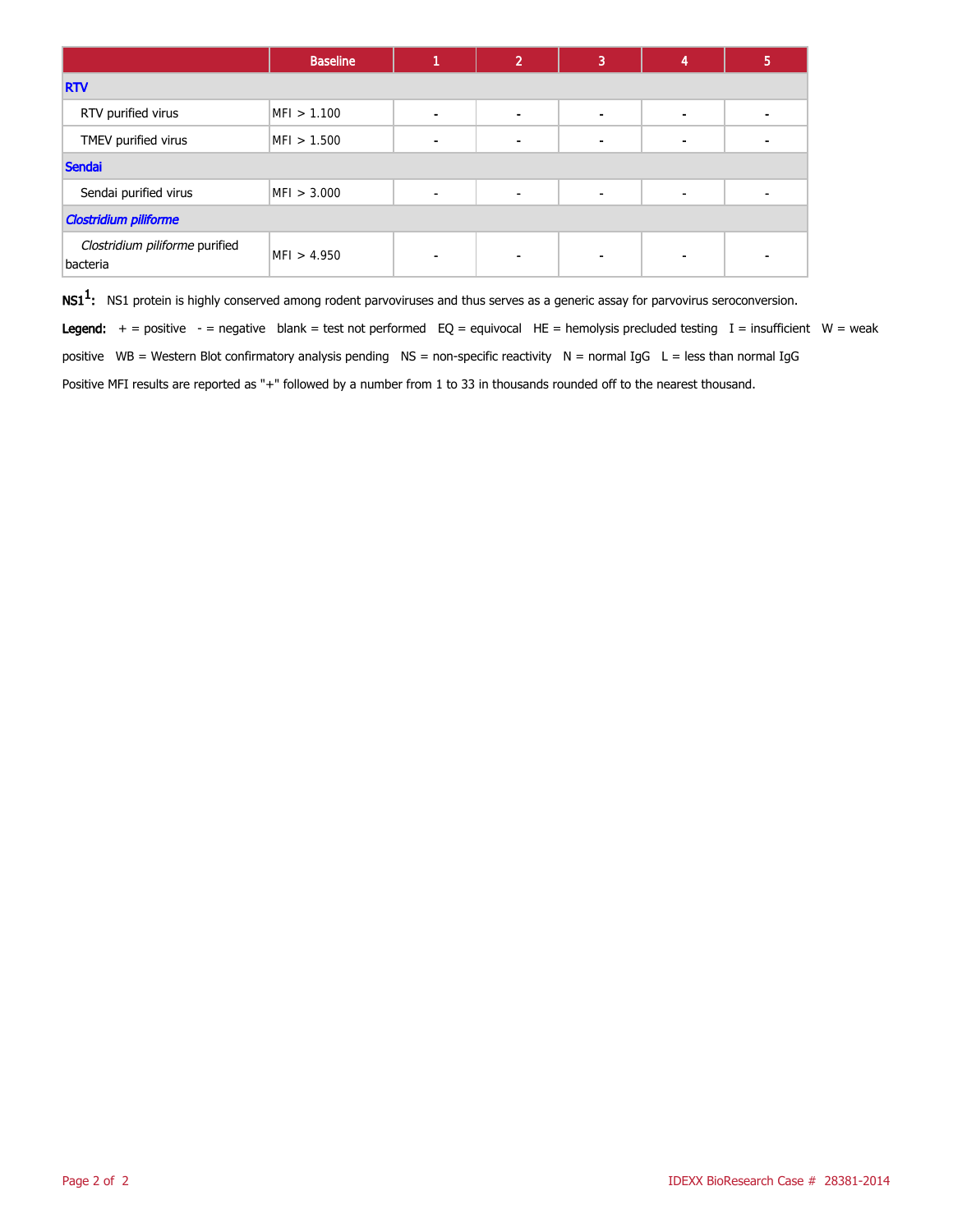

4011 Discovery Drive, Columbia, MO 65201

1-800-669-0825 1-573-499-5700

idexx-radil@idexx.com www.idexxbioresearch.com

#### IDEXX BioResearch Case # 28378-2014 Received: 12/11/2014

Completed: 12/16/2014

Submitted By Sentinels University of Missouri-RCA Columbia, MO 65201

Phone: 573-884-7970 Email: franklinc@missouri.edu; bethunec@missouri.edu; goerndta@missouri.edu; watermanjd@missouri.edu; valenzuelad@missouri.edu

### Specimen Description

Species: rat Description: Swabs Number of Specimens/Animals: 2 Building/Facility: W112

Purchase Order #: DK993

| Client ID | Investigator | Room $#$ | <b>Rack</b> |
|-----------|--------------|----------|-------------|
| ັ         | Bryda        | W112     | $1 - 3$     |
| ◡         | Bryda        | W112     | $4-6$       |

### Services/Tests Performed: Fur Mite

PCR evaluation for: Myocoptes, Radfordia/Myobia

General Comments: CB: Swabs for quarterly fur mite PCR.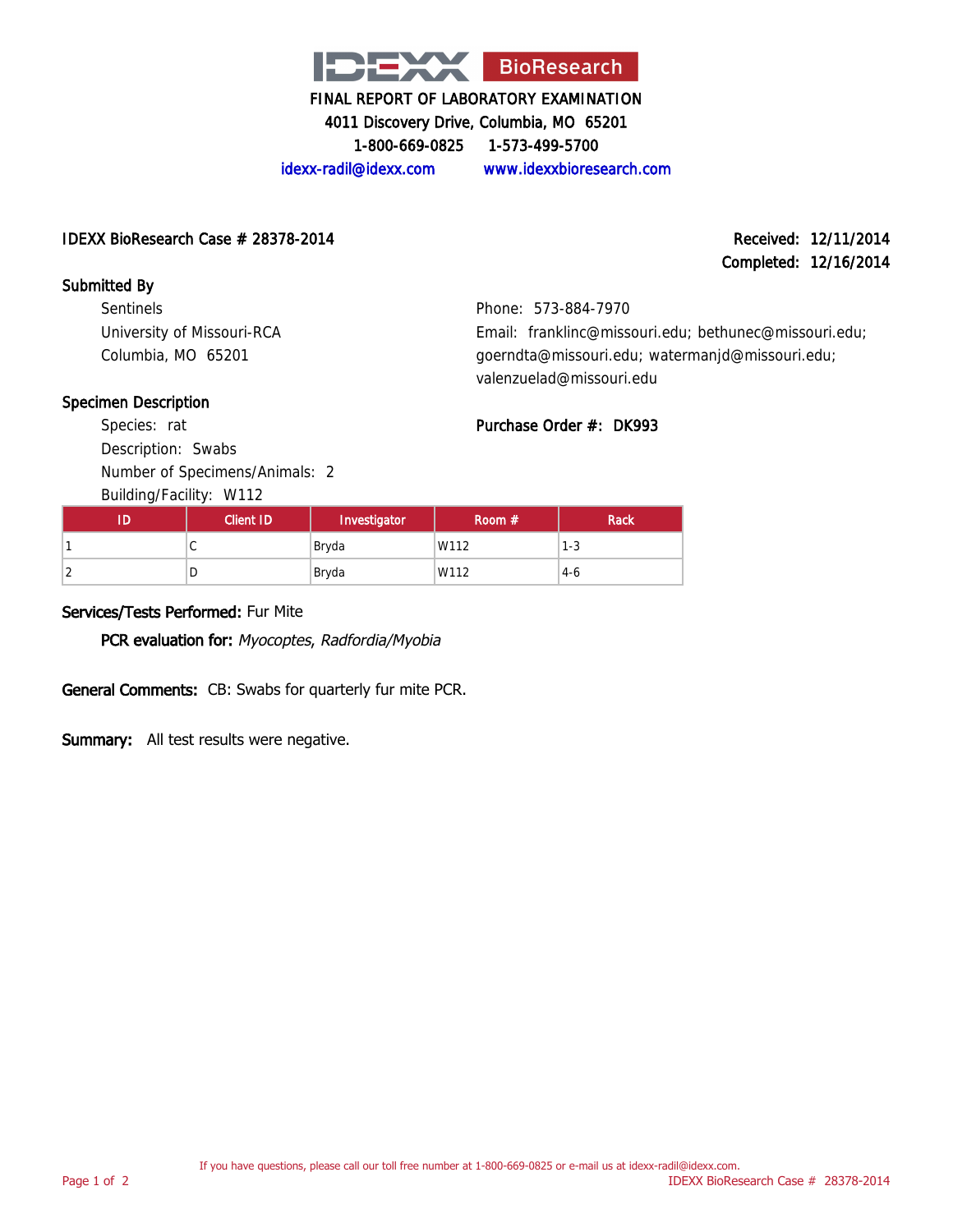#### PCR EVALUATION

| skin swab        |   |  |
|------------------|---|--|
| Myocoptes        | - |  |
| Radfordia/Myobia |   |  |

Legend:  $+$  = positive  $-$  = negative id:id = pooled sample range id+id+id = non-range pooled sample NT or blank = no test performed wps = weak positive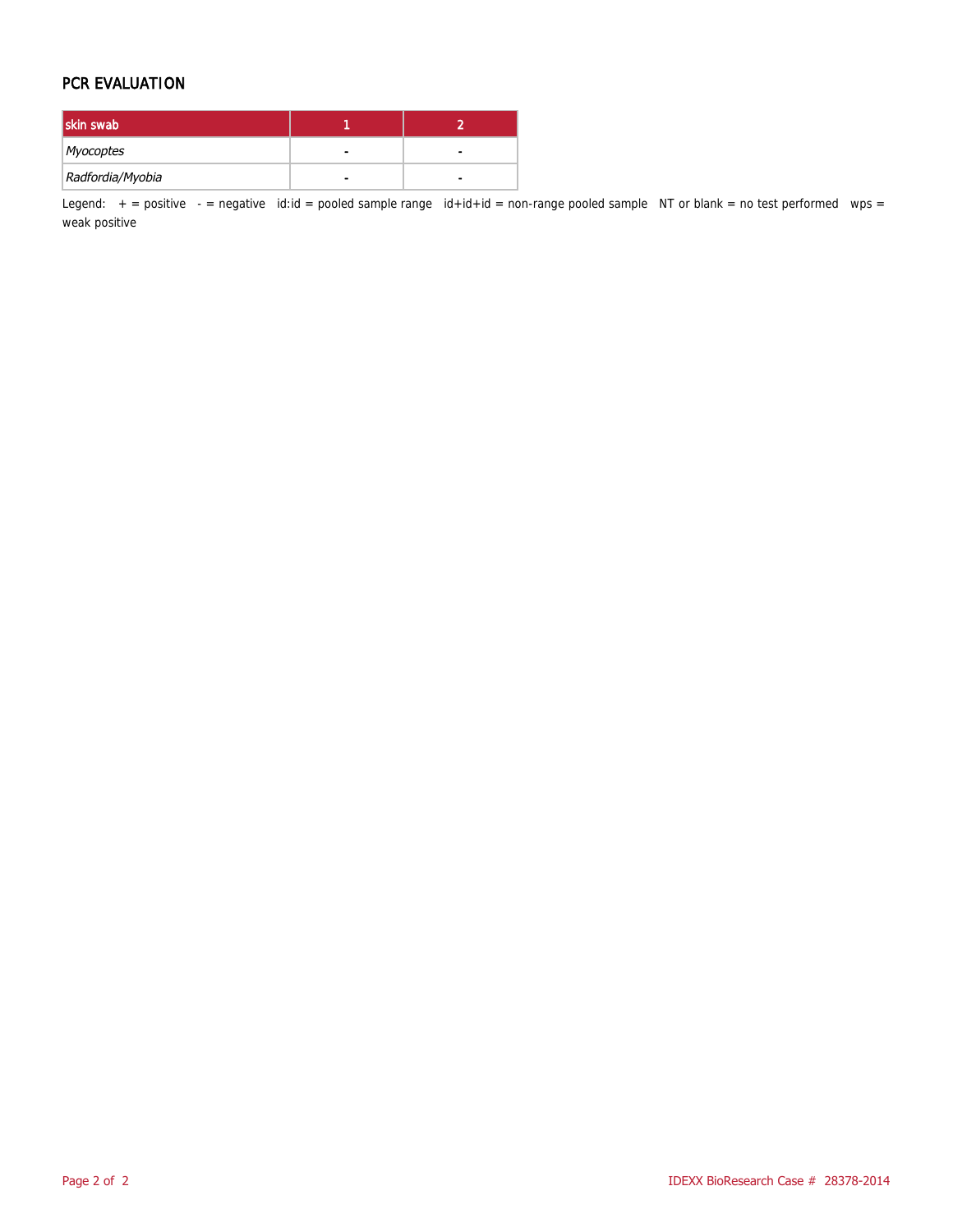

4011 Discovery Drive, Columbia, MO 65201

1-800-669-0825 1-573-499-5700

idexx-radil@idexx.com www.idexxbioresearch.com

#### IDEXX BioResearch Case  $\#$  28382-2014 Received: 12/3/2014

# Completed: 12/10/2014

Submitted By **Sentinels** University of Missouri-RCA Columbia, MO 65201

Phone: 573-884-7970 Email: franklinc@missouri.edu; bethunec@missouri.edu; goerndta@missouri.edu; watermanjd@missouri.edu; valenzuelad@missouri.edu

### Specimen Description

Species: rat Description: Live Rat Number of Specimens/Animals: 1

Building/Facility: W113

| <b>Client ID</b> | Investigator | koom #/ | Strain       | Sex | Aae   | <b>Rack</b> |
|------------------|--------------|---------|--------------|-----|-------|-------------|
|                  | Bryda        | W113    | $\cap$<br>◡◡ |     | Adult |             |

Purchase Order #: DK993

# Services/Tests Performed: Rederivation Necropsy Profile

Serologic evaluation for antibodies to: Clostridium piliforme, Mycoplasma pulmonis, CAR bacillus, H1, Hantaan, KRV, LCMV, MAV1, PVM, RCV/SDAV, REO3, RMV, RPV, RTV, Sendai

PCR evaluation for: Helicobacter bilis, Helicobacter ganmani, Helicobacter hepaticus, Helicobacter mastomyrinus, Helicobacter rodentium, Helicobacter spp., Helicobacter typhlonius, Mycoplasma pulmonis, Pneumocystis carinii, Streptobacillus moniliformis

Parasitologic evaluation for: fur mites, mesostigmatid mites, lice, Spironucleus muris, Giardia muris, large intestinal flagellates and amoeba, pinworms and tapeworms

Microbiologic evaluation for: Corynebacterium kutscheri, Klebsiella oxytoca, Klebsiella pneumoniae, Pasteurella multocida, Pasteurella pneumotropica, Pasteurella pneumotropica biotype Heyl, Pasteurella pneumotropica biotype Jawetz, Salmonella enterica, Streptococcus pneumoniae

General Comments: CB: Sentinels placed on 9/2/2014.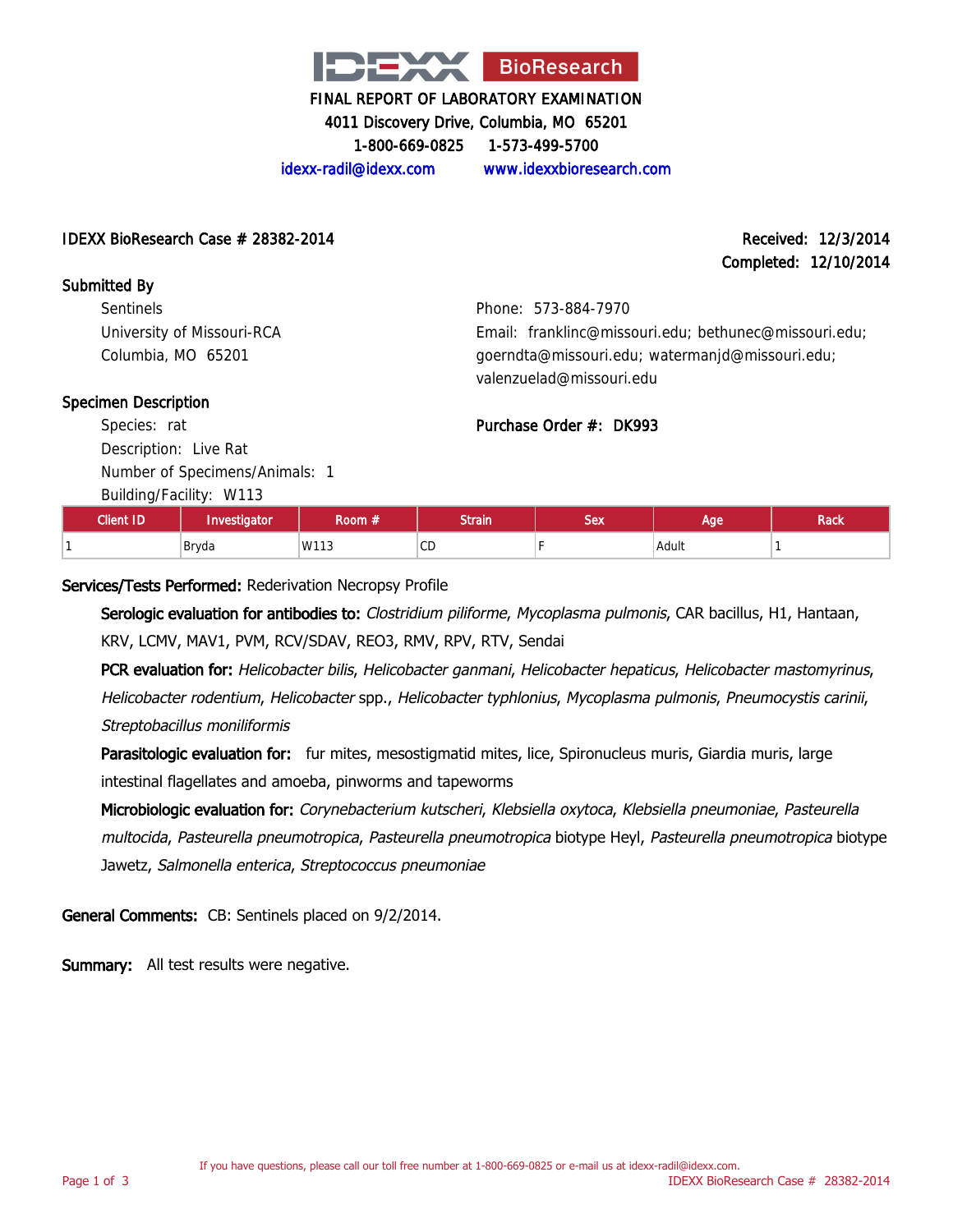# **NECROPSY**

No gross lesions were detected in any of the body systems and organs examined.

### SEROLOGY SUMMARY

|                       | 1 |
|-----------------------|---|
| <b>CAR bacillus</b>   |   |
| <b>Hantaan</b>        |   |
| <b>LCMV</b>           |   |
| Mycoplasma pulmonis   |   |
| MAV1                  |   |
| <b>RPV</b>            |   |
| <b>RMV</b>            |   |
| <b>KRV</b>            |   |
| H1                    |   |
| <b>PVM</b>            |   |
| <b>RCV/SDAV</b>       |   |
| <b>REO3</b>           |   |
| <b>RTV</b>            |   |
| <b>Sendai</b>         |   |
| Clostridium piliforme |   |
| Rat IgG               | N |

Legend:  $+$  = positive - = negative blank = test not performed EQ = equivocal HE = hemolysis precluded testing I = insufficient W = weak positive WB = Western Blot confirmatory analysis pending NS = non-specific reactivity N = normal IgG L = less than normal IgG

# PCR EVALUATION

| loral swab                   |  |
|------------------------------|--|
| Mycoplasma pulmonis          |  |
| Streptobacillus moniliformis |  |

| feces                     |  |
|---------------------------|--|
| Helicobacter spp.         |  |
| Helicobacter bilis        |  |
| Helicobacter ganmani      |  |
| Helicobacter hepaticus    |  |
| Helicobacter mastomyrinus |  |
| Helicobacter rodentium    |  |
| Helicobacter typhlonius   |  |

| lung                 |  |
|----------------------|--|
| Pneumocystis carinii |  |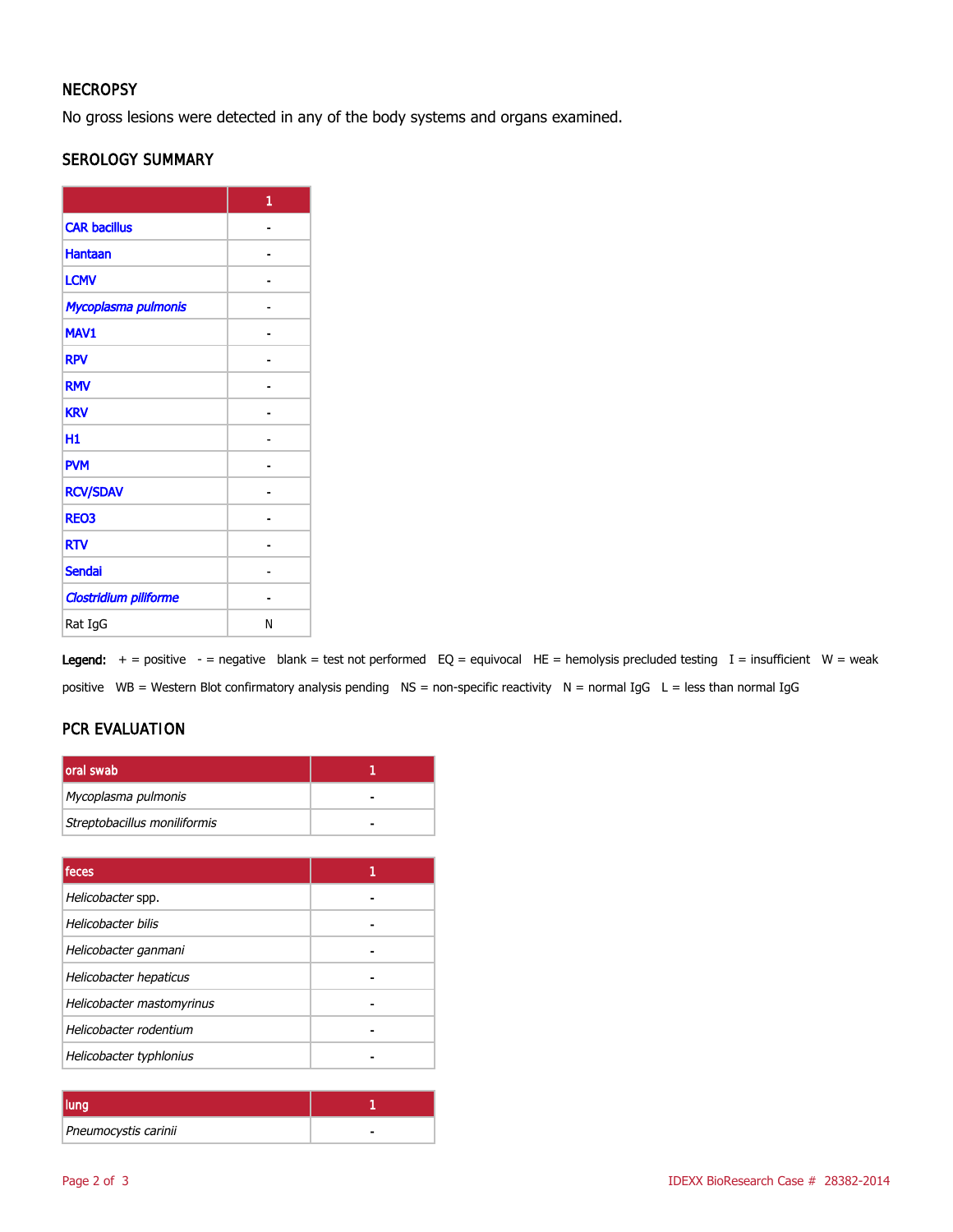Legend:  $+$  = positive  $-$  = negative id:id = pooled sample range  $id+id+id$  = non-range pooled sample NT or blank = no test performed wps = weak positive

Comments: All samples are first tested by the Helicobacter spp. PCR assay which is a generic Helicobacter PCR assay that detects all bacteria in the Helicobacter genus. Samples testing negative on this assay are reported negative for Helicobacter spp. and all species-specific helicobacters. Samples testing positive on the Helicobacter spp. assay are retested with the Helicobacter spp. assay and tested with the species-specific helicobacter PCR assays.

#### PARASITOLOGY

| parasites |  |
|-----------|--|

#### **MICROBIOLOGY**

| cecum                 |  |
|-----------------------|--|
| Klebsiella oxytoca    |  |
| Klebsiella pneumoniae |  |
| Salmonella enterica   |  |

| nasopharynx                                 |  |
|---------------------------------------------|--|
| Corynebacterium kutscheri                   |  |
| Pasteurella multocida                       |  |
| Pasteurella pneumotropica                   |  |
| Pasteurella pneumotropica<br>biotype Heyl   |  |
| Pasteurella pneumotropica<br>biotype Jawetz |  |
| Streptococcus pneumoniae                    |  |

Legend:  $+$  = agent recovered - = agent not recovered blank = test not performed  $n = no$  growth  $p =$  Proteus overgrowth, which may interfere with the identification of other bacteria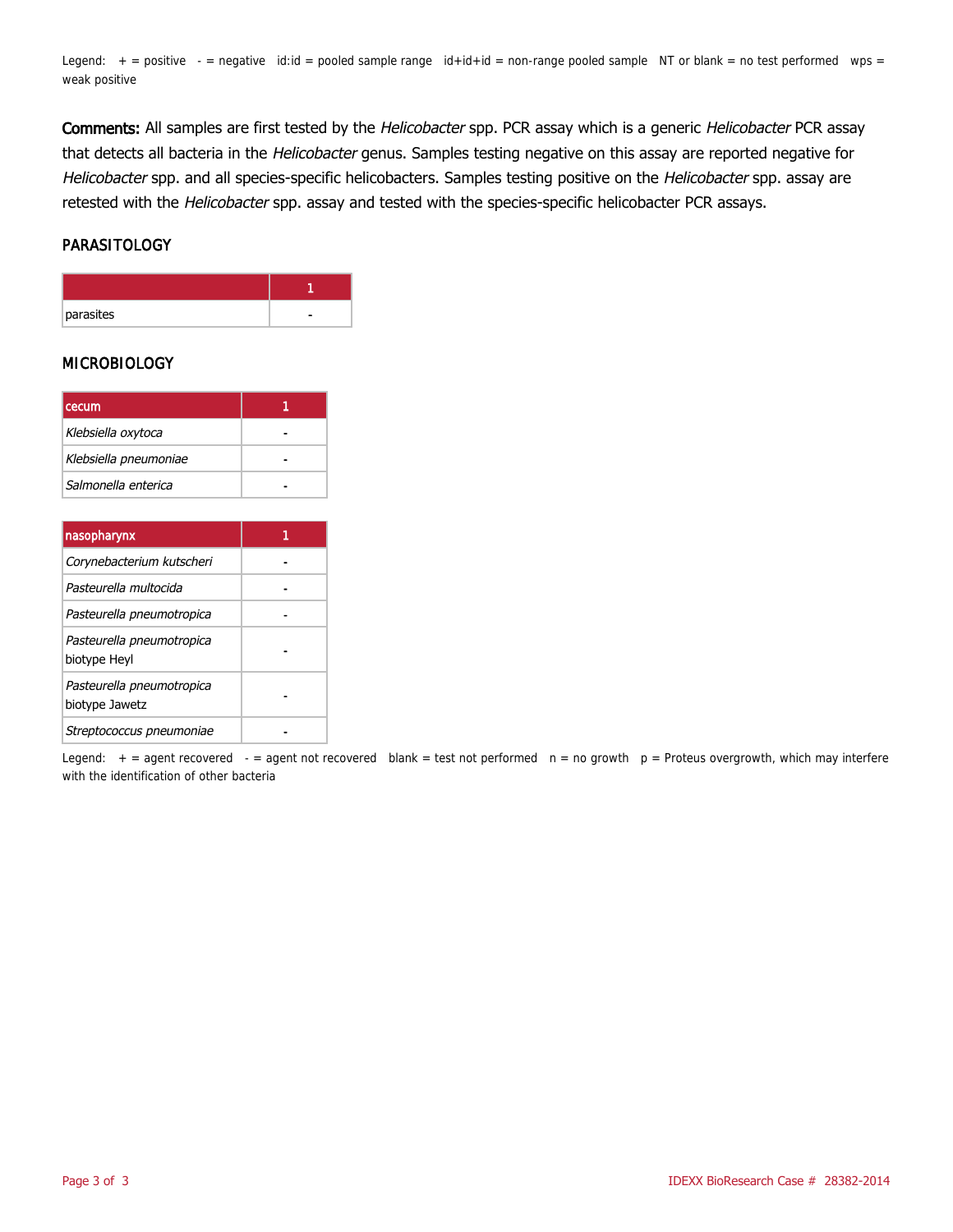

4011 Discovery Drive, Columbia, MO 65201

1-800-669-0825 1-573-499-5700

idexx-radil@idexx.com www.idexxbioresearch.com

IDEXX BioResearch Case # 28382-2014 Received: 12/3/2014

Completed: 12/10/2014

#### SEROLOGY DETAILS

|                                | <b>Baseline</b> | 1              |  |  |
|--------------------------------|-----------------|----------------|--|--|
| <b>CAR bacillus</b>            |                 |                |  |  |
| CAR bacillus purified bacteria | MFI > 3.750     | ä,             |  |  |
| <b>Hantaan</b>                 |                 |                |  |  |
| Hantaan purified virus         | MFI > 1.250     |                |  |  |
| <b>LCMV</b>                    |                 |                |  |  |
| <b>LCMV</b> recombinant        | MFI > 1.000     | ä,             |  |  |
| Mycoplasma pulmonis            |                 |                |  |  |
| M. pulmonis purified bacteria  | MF1 > 2.750     |                |  |  |
| <b>MAV1</b>                    |                 |                |  |  |
| MAV1 purified virus            | MFI > 3.750     | $\blacksquare$ |  |  |
| <b>RPV</b>                     |                 |                |  |  |
| RPV purified virus             | MFI > 1.100     |                |  |  |
| $NS1^1$                        | MF1 > 3.820     |                |  |  |
| <b>RMV</b>                     |                 |                |  |  |
| RMV VP2 recombinant            | MFI > 1.000     |                |  |  |
| NS1 <sup>1</sup>               | MFI > 3.820     |                |  |  |
| <b>KRV</b>                     |                 |                |  |  |
| KRV purified virus             | MFI > 2.250     | $\overline{a}$ |  |  |
| NS1 <sup>1</sup>               | MFI > 3.820     |                |  |  |
| H1                             |                 |                |  |  |
| H1 purified virus              | MFI > 1.200     |                |  |  |
| $NS1^1$                        | MFI > 3.820     |                |  |  |
| <b>PVM</b>                     |                 |                |  |  |
| PVM purified virus             | MFI > 2.500     |                |  |  |
| <b>RCV/SDAV</b>                |                 |                |  |  |
| RCV/SDAV purified virus        | MFI > 3.750     |                |  |  |
| RCV/SDAV NC recombinant        | MFI > 4.950     |                |  |  |
| <b>REO3</b>                    |                 |                |  |  |
| REO3 purified virus            | MFI > 4.900     |                |  |  |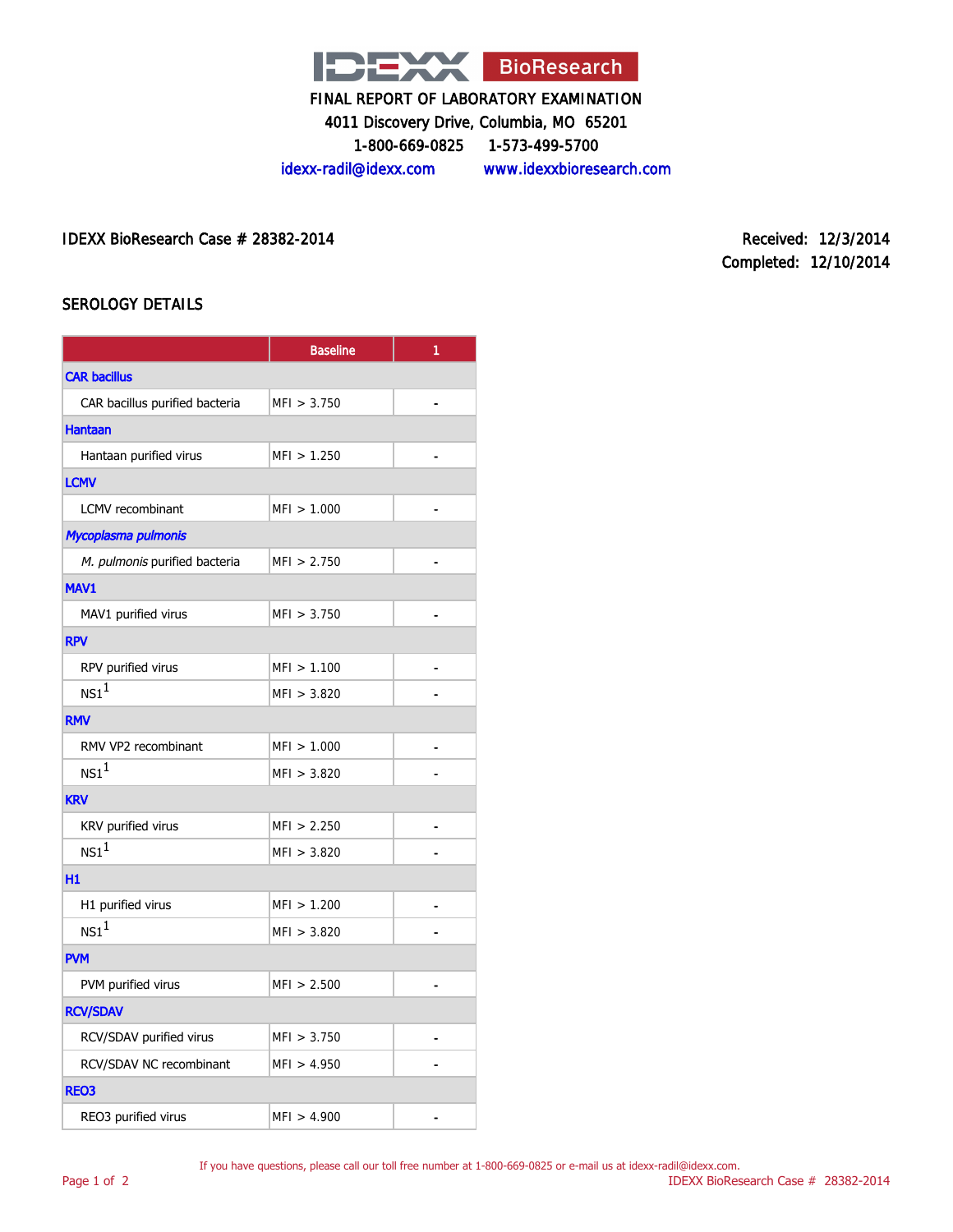|                                            | <b>Baseline</b> |  |  |  |
|--------------------------------------------|-----------------|--|--|--|
| <b>RTV</b>                                 |                 |  |  |  |
| RTV purified virus                         | MFI > 1.100     |  |  |  |
| TMEV purified virus                        | MFI > 1.500     |  |  |  |
| <b>Sendai</b>                              |                 |  |  |  |
| Sendai purified virus                      | MFI > 3.000     |  |  |  |
| <b>Clostridium piliforme</b>               |                 |  |  |  |
| Clostridium piliforme purified<br>bacteria | MFI > 4.950     |  |  |  |

 $\mathsf{NS1^1}\text{:}$  NS1 protein is highly conserved among rodent parvoviruses and thus serves as a generic assay for parvovirus seroconversion.

Legend:  $+$  = positive - = negative blank = test not performed EQ = equivocal HE = hemolysis precluded testing I = insufficient W = weak positive WB = Western Blot confirmatory analysis pending  $NS =$  non-specific reactivity  $N =$  normal IgG  $L =$  less than normal IgG Positive MFI results are reported as "+" followed by a number from 1 to 33 in thousands rounded off to the nearest thousand.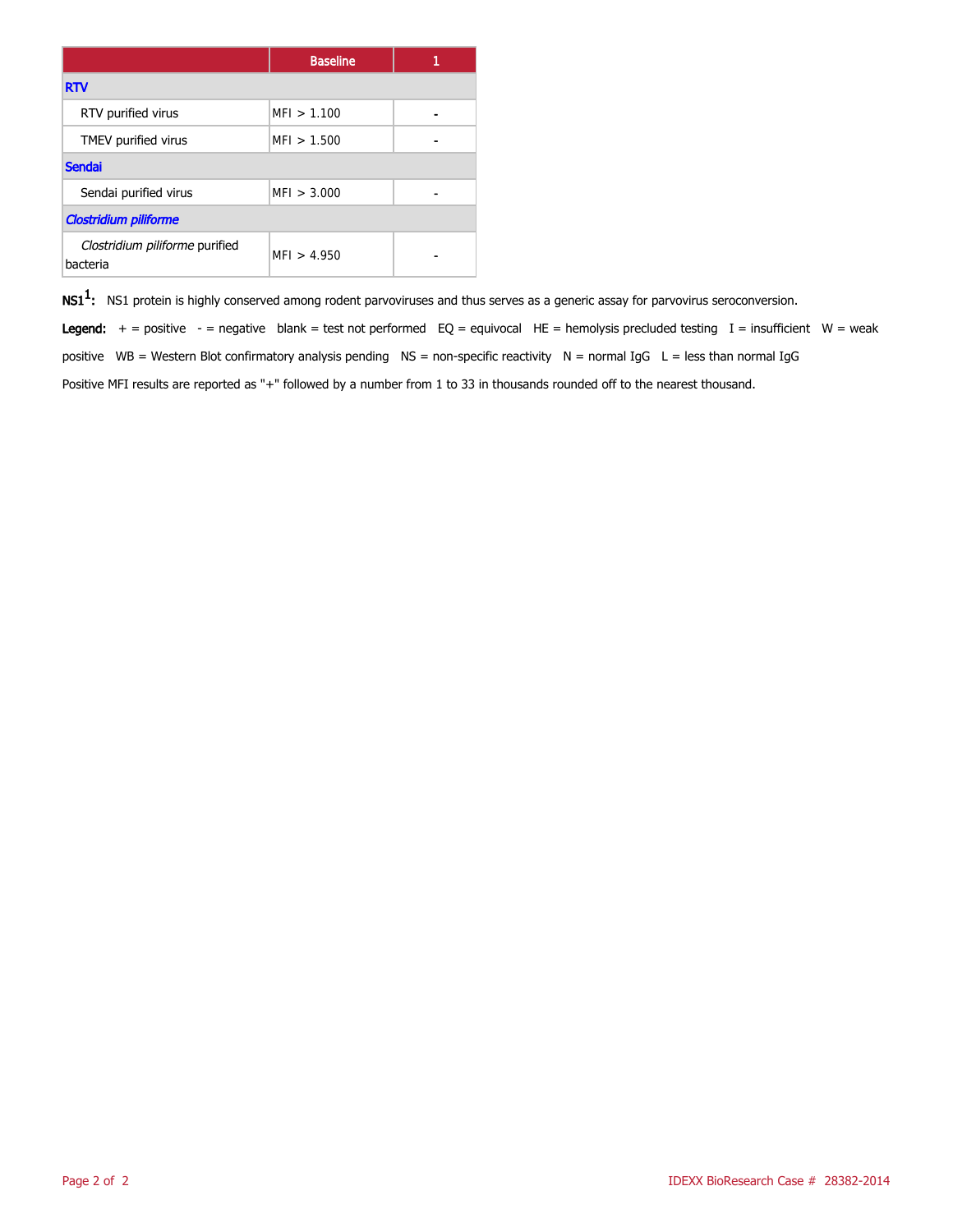

4011 Discovery Drive, Columbia, MO 65201

1-800-669-0825 1-573-499-5700

# idexx-radil@idexx.com www.idexxbioresearch.com

#### IDEXX BioResearch Case # 28377-2014 Received: 12/11/2014

# Completed: 12/16/2014

Submitted By Sentinels University of Missouri-RCA Columbia, MO 65201

Phone: 573-884-7970 Email: franklinc@missouri.edu; bethunec@missouri.edu; goerndta@missouri.edu; watermanjd@missouri.edu;

### Specimen Description

Species: mixed Description: Swabs Number of Specimens/Animals: 2

Building/Facility: W113

| valenzuelad@missouri.edu             |  |  |
|--------------------------------------|--|--|
| Purchase Order $#$ : DK023 and DK993 |  |  |

| Client ID | Investigator | Room $#$ | Rack    |
|-----------|--------------|----------|---------|
| A         | Bryda        | W113     |         |
| B         | Bryda        | W113     | $2 - 6$ |

### Services/Tests Performed: Fur Mite - PCR

PCR evaluation for: Myocoptes, Radfordia/Myobia

General Comments: CB: Swabs for quarterly fur mite PCR. A for rats and B for mouse.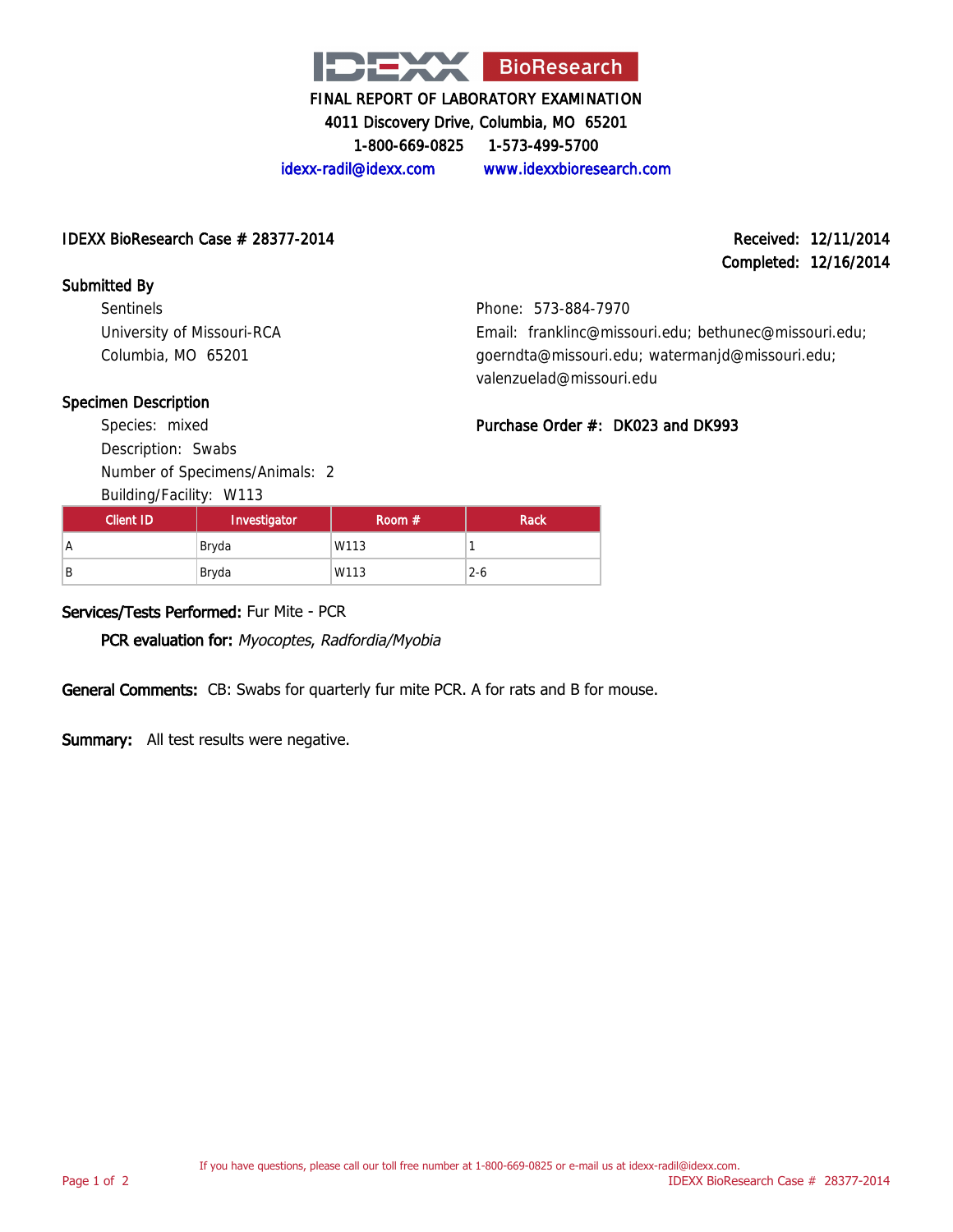#### PCR EVALUATION

| pelt swab        |   |  |
|------------------|---|--|
| Myocoptes        | - |  |
| Radfordia/Myobia |   |  |

Legend:  $+$  = positive  $-$  = negative id:id = pooled sample range id+id+id = non-range pooled sample NT or blank = no test performed wps = weak positive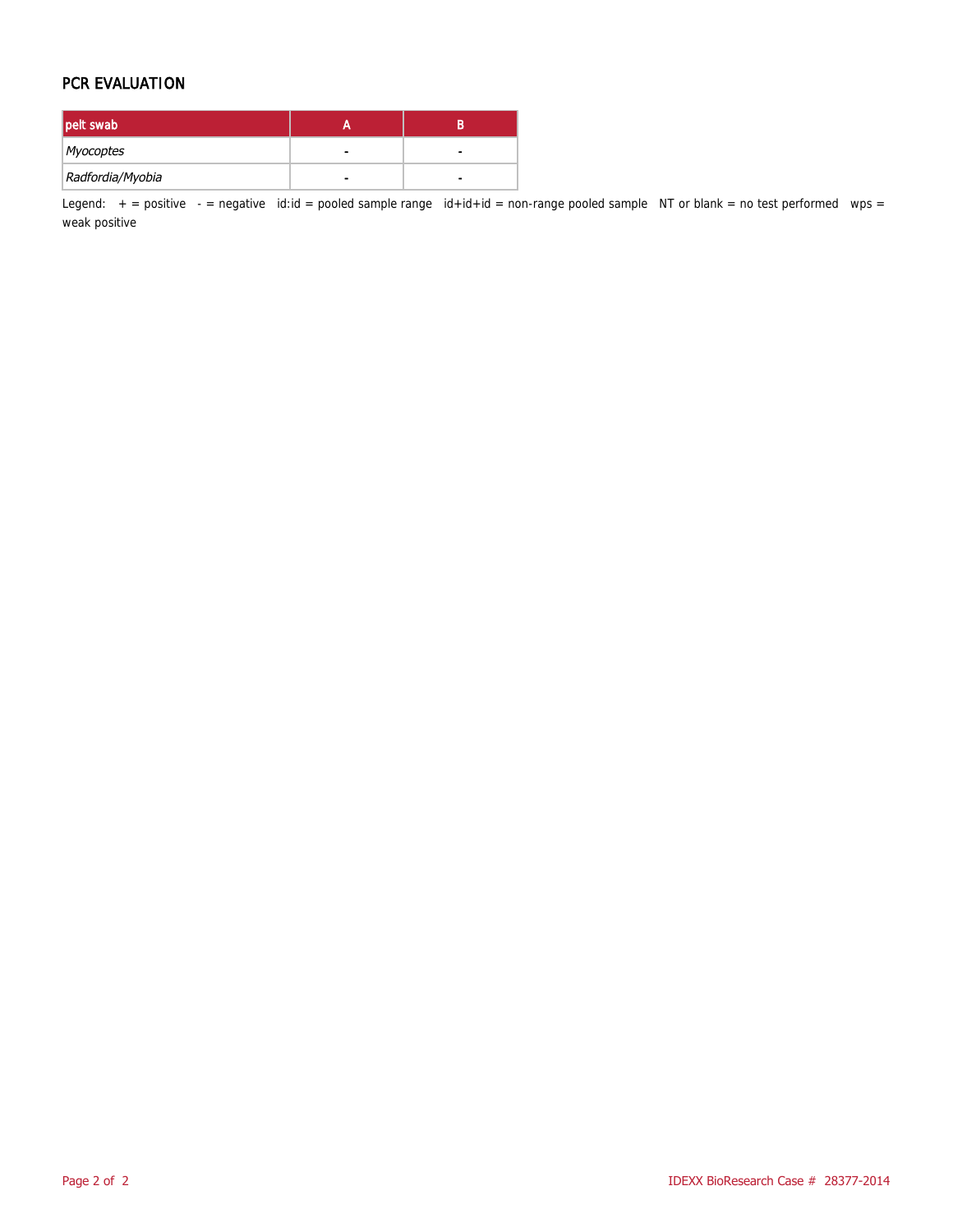

4011 Discovery Drive, Columbia, MO 65201

1-800-669-0825 1-573-499-5700

idexx-radil@idexx.com www.idexxbioresearch.com

#### IDEXX BioResearch Case  $\#$  28383-2014 Received: 12/3/2014

# Completed: 12/10/2014

Submitted By **Sentinels** University of Missouri-RCA Columbia, MO 65201

Phone: 573-884-7970 Email: franklinc@missouri.edu; bethunec@missouri.edu; goerndta@missouri.edu; watermanjd@missouri.edu; valenzuelad@missouri.edu

### Specimen Description

Species: rat Description: Live Rats Number of Specimens/Animals: 2

Building/Facility: W114

| $\cdot$<br>Client ID | Investigator | Room # | <b>Strain</b> | <b>Sex</b> | Age   | <b>Rack</b> |
|----------------------|--------------|--------|---------------|------------|-------|-------------|
|                      | Bryda        | W114   | CD            |            | Adult |             |
| $\sim$<br>∠          | Bryda        | W114   | <b>CD</b>     |            | Adult | ∸           |

Purchase Order #: DK993

Services/Tests Performed: Rederivation Necropsy Profile

Serologic evaluation for antibodies to: Clostridium piliforme, Mycoplasma pulmonis, CAR bacillus, H1, Hantaan, KRV, LCMV, MAV1, PVM, RCV/SDAV, REO3, RMV, RPV, RTV, Sendai

PCR evaluation for: Helicobacter bilis, Helicobacter ganmani, Helicobacter hepaticus, Helicobacter mastomyrinus, Helicobacter rodentium, Helicobacter spp., Helicobacter typhlonius, Mycoplasma pulmonis, Pneumocystis carinii, Streptobacillus moniliformis

Parasitologic evaluation for: fur mites, mesostigmatid mites, lice, Spironucleus muris, Giardia muris, large intestinal flagellates and amoeba, pinworms and tapeworms

Microbiologic evaluation for: Corynebacterium kutscheri, Klebsiella oxytoca, Klebsiella pneumoniae, Pasteurella multocida, Pasteurella pneumotropica, Pasteurella pneumotropica biotype Heyl, Pasteurella pneumotropica biotype Jawetz, Salmonella enterica, Streptococcus pneumoniae

General Comments: CB: Sentinels placed on 9/2/2014.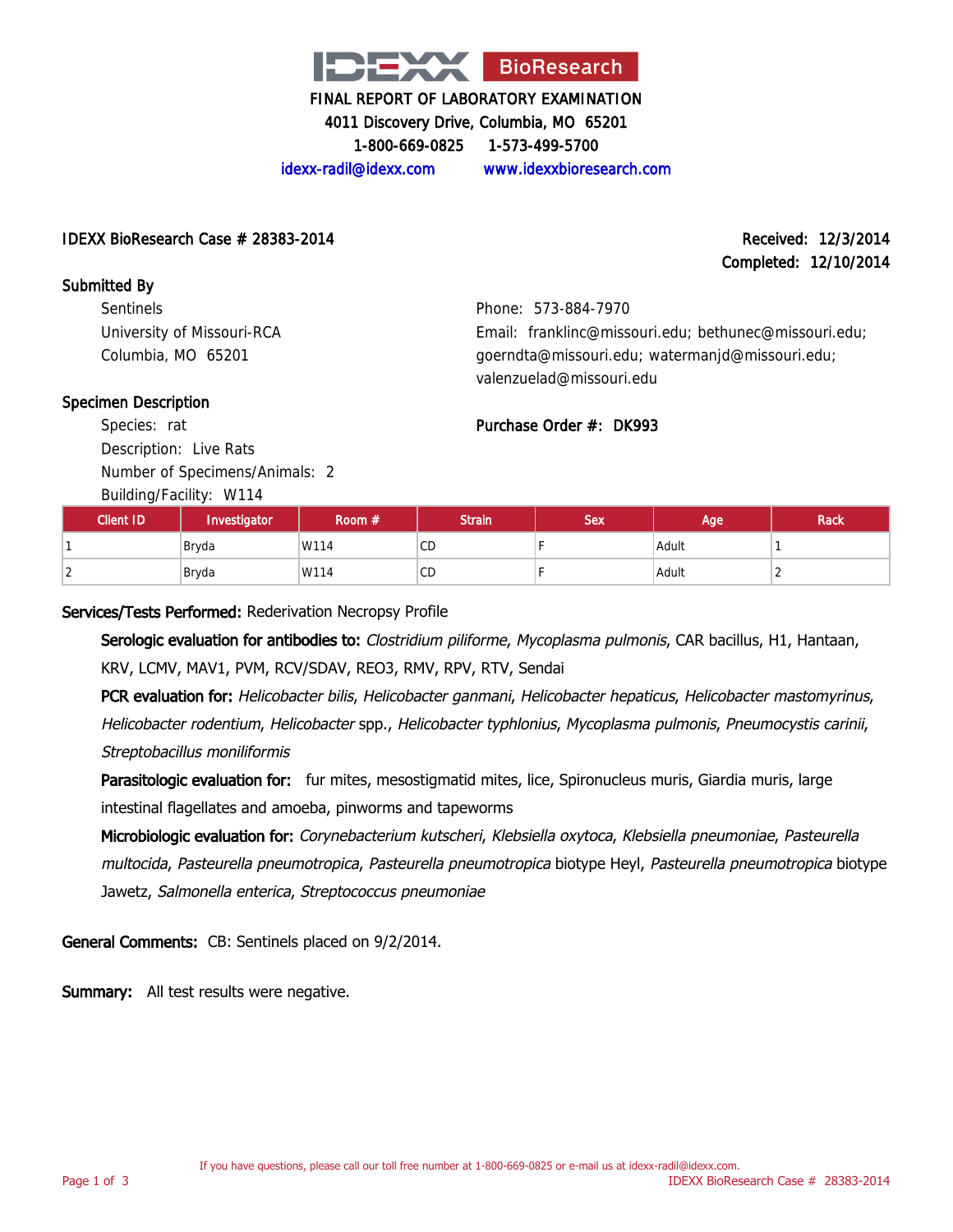# **NECROPSY**

No gross lesions were detected in any of the body systems and organs examined.

#### SEROLOGY SUMMARY

|                              | 1 | $\overline{2}$ |
|------------------------------|---|----------------|
| <b>CAR bacillus</b>          |   |                |
| <b>Hantaan</b>               |   |                |
| <b>LCMV</b>                  |   |                |
| Mycoplasma pulmonis          |   |                |
| MAV1                         |   |                |
| <b>RPV</b>                   |   |                |
| <b>RMV</b>                   |   |                |
| <b>KRV</b>                   |   |                |
| H1                           |   |                |
| <b>PVM</b>                   |   |                |
| <b>RCV/SDAV</b>              |   |                |
| <b>REO3</b>                  |   |                |
| <b>RTV</b>                   |   |                |
| <b>Sendai</b>                |   |                |
| <b>Clostridium piliforme</b> |   |                |
| Rat IgG                      | N | N              |

Legend:  $+$  = positive - = negative blank = test not performed EQ = equivocal HE = hemolysis precluded testing I = insufficient W = weak positive WB = Western Blot confirmatory analysis pending NS = non-specific reactivity N = normal IgG L = less than normal IgG

# PCR EVALUATION

| oral swab                    |  |
|------------------------------|--|
| Mycoplasma pulmonis          |  |
| Streptobacillus moniliformis |  |

| feces                     |  |
|---------------------------|--|
| Helicobacter spp.         |  |
| Helicobacter bilis        |  |
| Helicobacter ganmani      |  |
| Helicobacter hepaticus    |  |
| Helicobacter mastomyrinus |  |
| Helicobacter rodentium    |  |
| Helicobacter typhlonius   |  |

| Pneumocystis carinii |  |
|----------------------|--|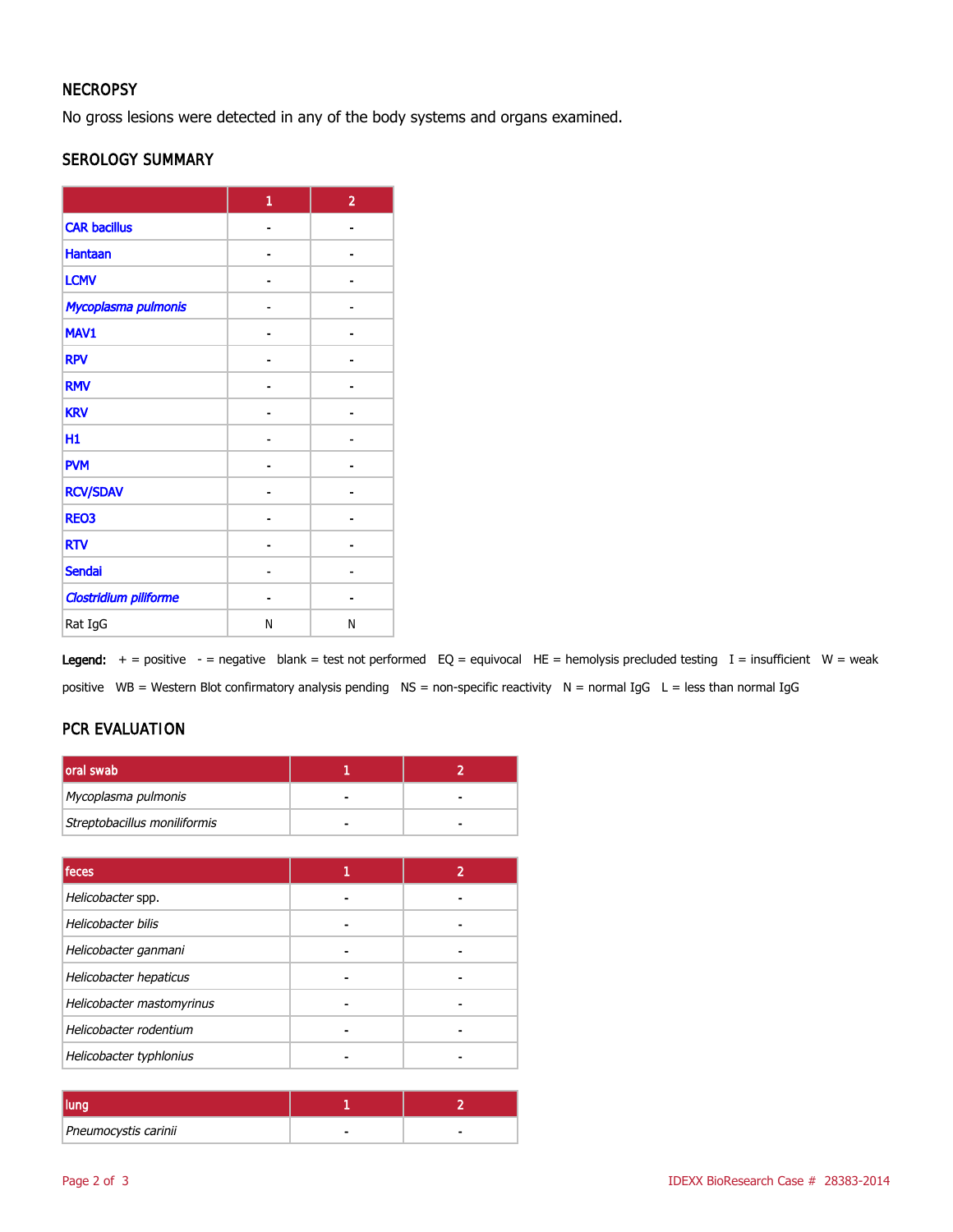Legend:  $+$  = positive  $-$  = negative id:id = pooled sample range  $id+id+id$  = non-range pooled sample NT or blank = no test performed wps = weak positive

Comments: All samples are first tested by the Helicobacter spp. PCR assay which is a generic Helicobacter PCR assay that detects all bacteria in the Helicobacter genus. Samples testing negative on this assay are reported negative for Helicobacter spp. and all species-specific helicobacters. Samples testing positive on the Helicobacter spp. assay are retested with the Helicobacter spp. assay and tested with the species-specific helicobacter PCR assays.

#### PARASITOLOGY

| parasites | ۰ |
|-----------|---|

#### **MICROBIOLOGY**

| <b>cecum</b>          |  |
|-----------------------|--|
| Klebsiella oxytoca    |  |
| Klebsiella pneumoniae |  |
| Salmonella enterica   |  |

| nasopharynx                                 |  |
|---------------------------------------------|--|
| Corynebacterium kutscheri                   |  |
| Pasteurella multocida                       |  |
| Pasteurella pneumotropica                   |  |
| Pasteurella pneumotropica<br>biotype Heyl   |  |
| Pasteurella pneumotropica<br>biotype Jawetz |  |
| Streptococcus pneumoniae                    |  |

Legend:  $+$  = agent recovered - = agent not recovered blank = test not performed  $n = no$  growth  $p =$  Proteus overgrowth, which may interfere with the identification of other bacteria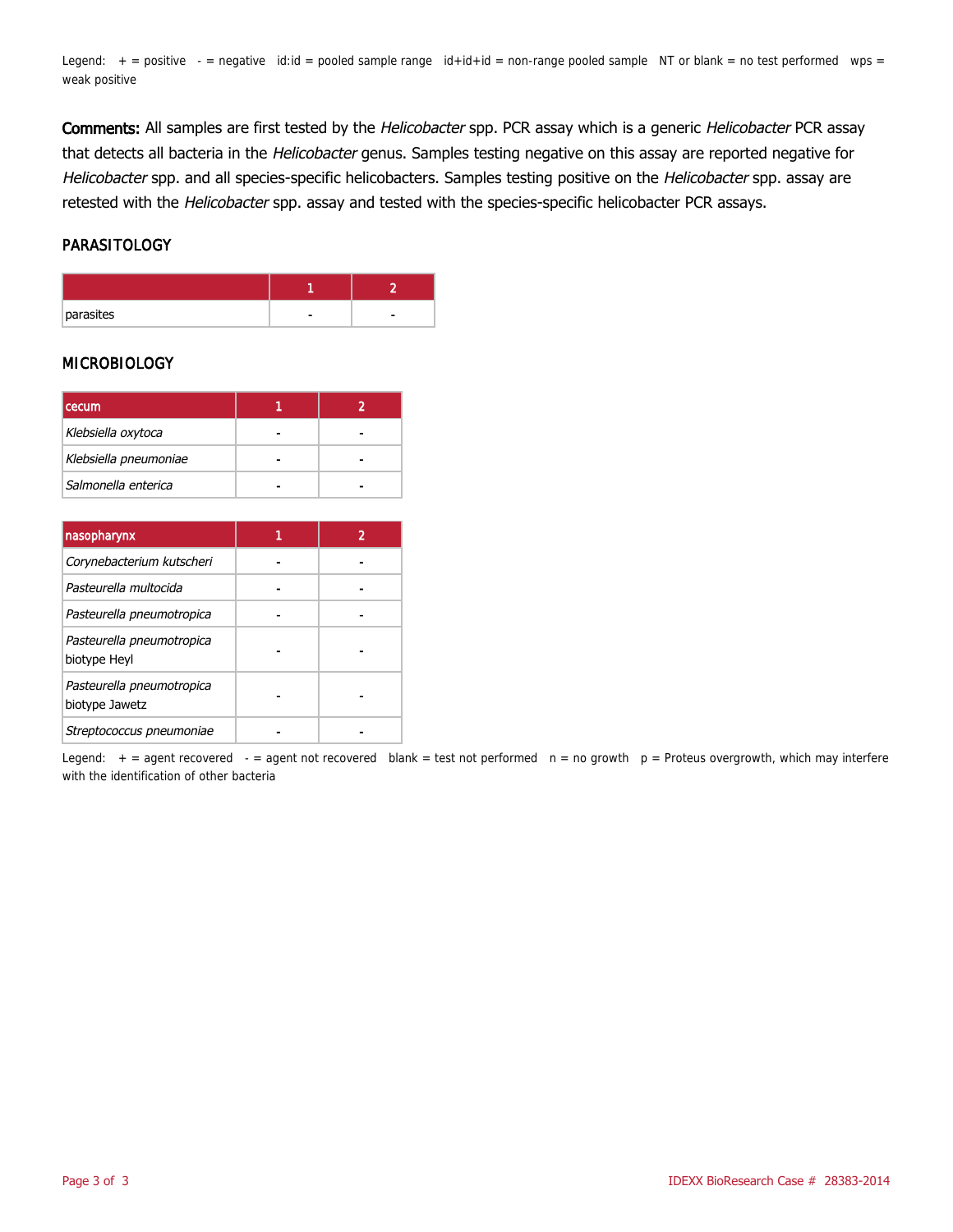

4011 Discovery Drive, Columbia, MO 65201

1-800-669-0825 1-573-499-5700

idexx-radil@idexx.com www.idexxbioresearch.com

IDEXX BioResearch Case # 28383-2014 Received: 12/3/2014

Completed: 12/10/2014

### SEROLOGY DETAILS

|                                | <b>Baseline</b> | 1              | $\overline{2}$               |  |  |
|--------------------------------|-----------------|----------------|------------------------------|--|--|
| <b>CAR bacillus</b>            |                 |                |                              |  |  |
| CAR bacillus purified bacteria | MFI > 3.750     |                |                              |  |  |
| <b>Hantaan</b>                 |                 |                |                              |  |  |
| Hantaan purified virus         | MFI > 1.250     |                |                              |  |  |
| <b>LCMV</b>                    |                 |                |                              |  |  |
| LCMV recombinant               | MFI > 1.000     |                | $\overline{a}$               |  |  |
| Mycoplasma pulmonis            |                 |                |                              |  |  |
| M. pulmonis purified bacteria  | MFI > 2.750     |                |                              |  |  |
| MAV1                           |                 |                |                              |  |  |
| MAV1 purified virus            | MFI > 3.750     |                | $\qquad \qquad \blacksquare$ |  |  |
| <b>RPV</b>                     |                 |                |                              |  |  |
| RPV purified virus             | MFI > 1.100     |                |                              |  |  |
| NS1 <sup>1</sup>               | MFI > 3.820     |                |                              |  |  |
| <b>RMV</b>                     |                 |                |                              |  |  |
| RMV VP2 recombinant            | MFI > 1.000     |                |                              |  |  |
| NS1 <sup>1</sup>               | MFI > 3.820     |                |                              |  |  |
| <b>KRV</b>                     |                 |                |                              |  |  |
| KRV purified virus             | MF1 > 2.250     | $\overline{a}$ |                              |  |  |
| NS1 <sup>1</sup>               | MFI > 3.820     |                |                              |  |  |
| H1                             |                 |                |                              |  |  |
| H1 purified virus              | MFI > 1.200     |                |                              |  |  |
| NS1 <sup>1</sup>               | MFI > 3.820     |                |                              |  |  |
| <b>PVM</b>                     |                 |                |                              |  |  |
| PVM purified virus             | MFI > 2.500     |                |                              |  |  |
| <b>RCV/SDAV</b>                |                 |                |                              |  |  |
| RCV/SDAV purified virus        | MFI > 3.750     | -              |                              |  |  |
| RCV/SDAV NC recombinant        | MF1 > 4.950     |                |                              |  |  |
| <b>REO3</b>                    |                 |                |                              |  |  |
| REO3 purified virus            | MFI > 4.900     |                |                              |  |  |

If you have questions, please call our toll free number at 1-800-669-0825 or e-mail us at idexx-radil@idexx.com.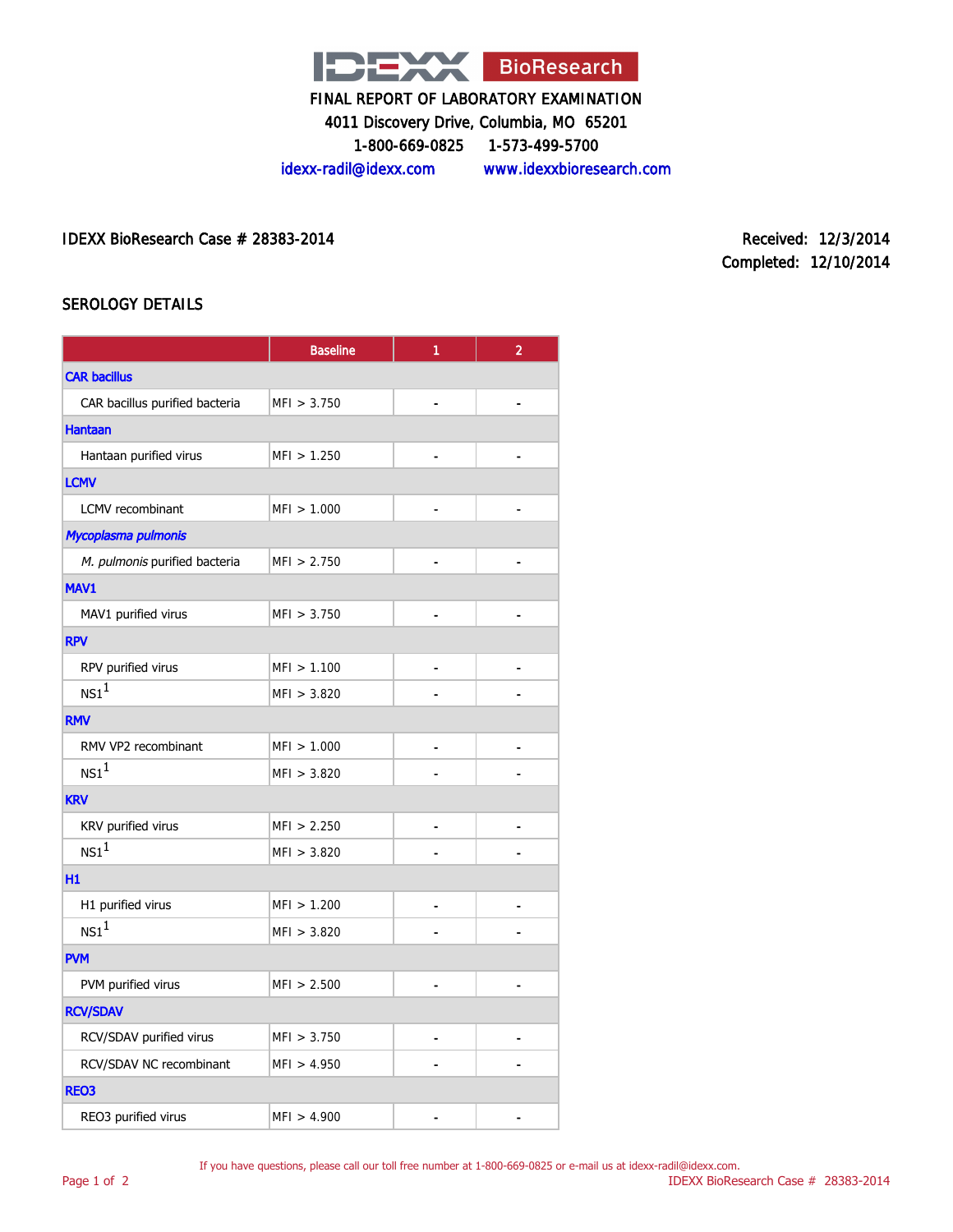|                                            | <b>Baseline</b> | 1 |  |
|--------------------------------------------|-----------------|---|--|
| <b>RTV</b>                                 |                 |   |  |
| RTV purified virus                         | MFI > 1.100     | - |  |
| TMEV purified virus                        | MFI > 1.500     | ۰ |  |
| <b>Sendai</b>                              |                 |   |  |
| Sendai purified virus                      | MFI > 3.000     |   |  |
| <b>Clostridium piliforme</b>               |                 |   |  |
| Clostridium piliforme purified<br>bacteria | MFI > 4.950     |   |  |

 $\mathsf{NS1^1}\text{:}$  NS1 protein is highly conserved among rodent parvoviruses and thus serves as a generic assay for parvovirus seroconversion.

Legend:  $+$  = positive - = negative blank = test not performed EQ = equivocal HE = hemolysis precluded testing I = insufficient W = weak positive WB = Western Blot confirmatory analysis pending  $NS =$  non-specific reactivity  $N =$  normal IgG  $L =$  less than normal IgG Positive MFI results are reported as "+" followed by a number from 1 to 33 in thousands rounded off to the nearest thousand.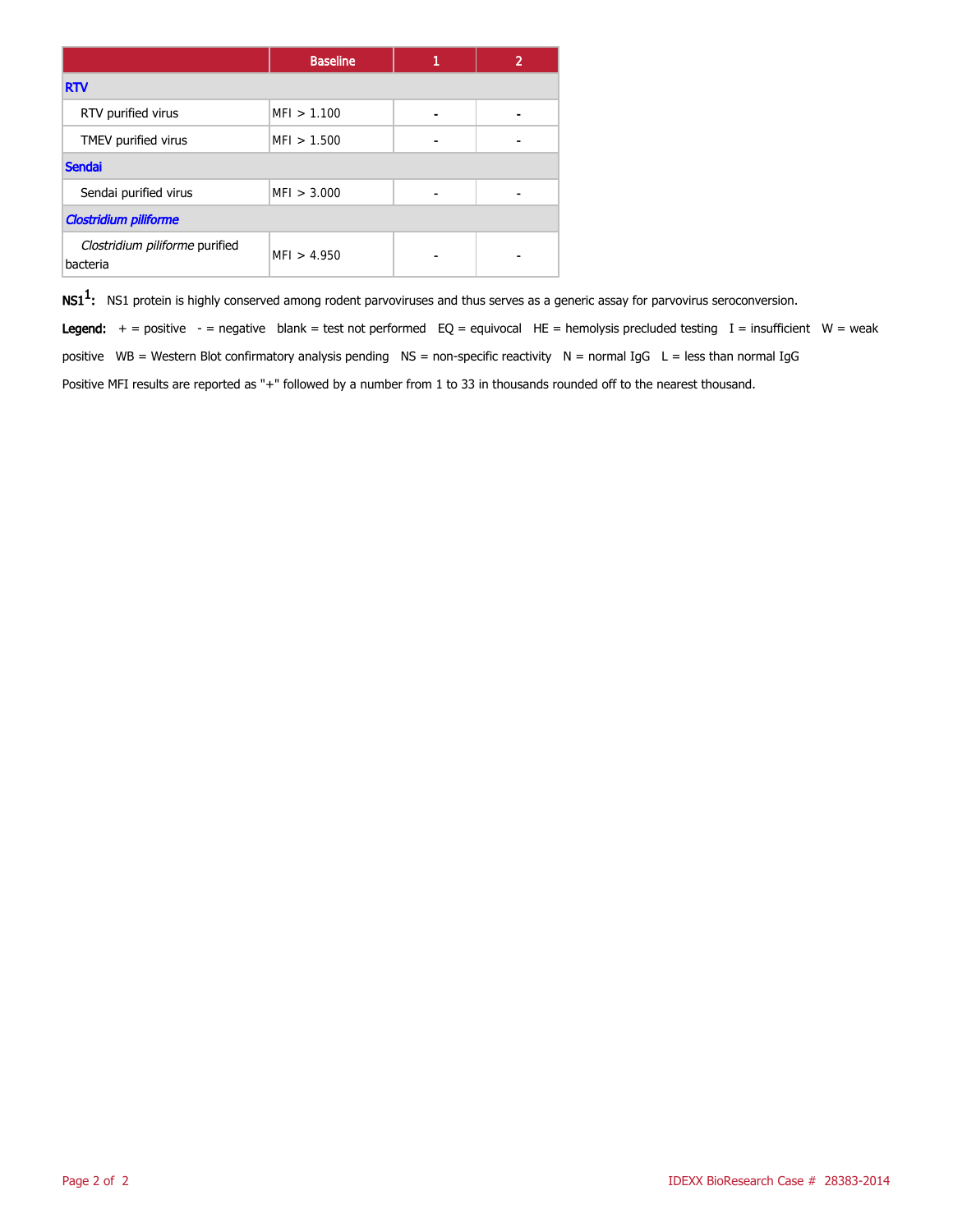

4011 Discovery Drive, Columbia, MO 65201

1-800-669-0825 1-573-499-5700

idexx-radil@idexx.com www.idexxbioresearch.com

### IDEXX BioResearch Case # 28379-2014 Received: 12/11/2014

# Completed: 12/16/2014

Submitted By Sentinels University of Missouri-RCA Columbia, MO 65201

Phone: 573-884-7970 Email: franklinc@missouri.edu; bethunec@missouri.edu; goerndta@missouri.edu; watermanjd@missouri.edu;

### Specimen Description

Species: rat Description: Swabs Number of Specimens/Animals: 2

Building/Facility: W114

| valenzuelad@missouri.edu |  |
|--------------------------|--|
| Purchase Order #: DK993  |  |

| Client ID | Investigator | Room $#$ | <b>Rack</b> |
|-----------|--------------|----------|-------------|
|           | Bryda        | W114     |             |
|           | Bryda        | W114     | ∸           |

### Services/Tests Performed: Fur Mite

PCR evaluation for: Myocoptes, Radfordia/Myobia

General Comments: CB: Swabs for quarterly fur mite PCR.